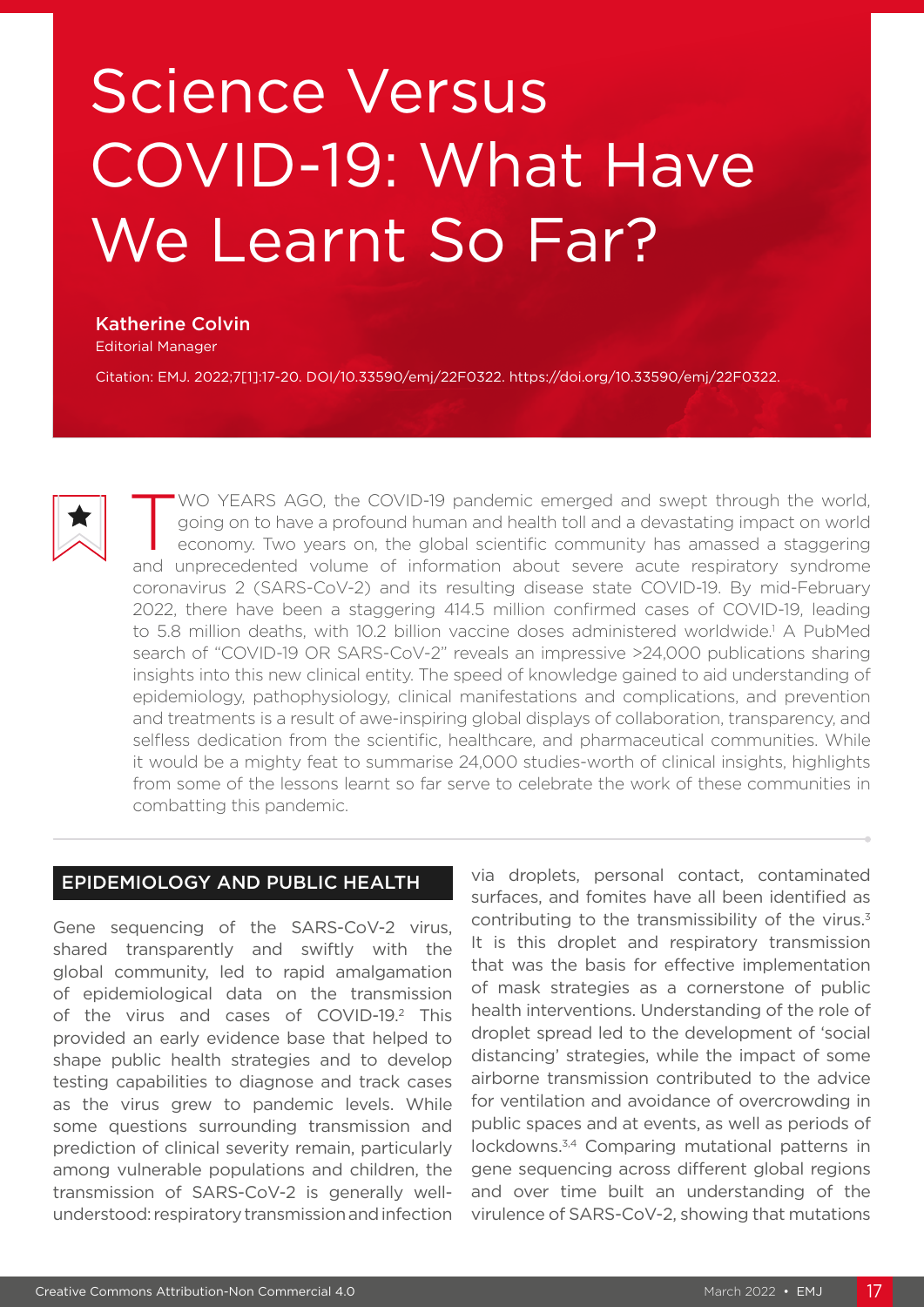in SARS-CoV-2 accumulate at a slower rate than other RNA viruses, including HIV and influenza.<sup>3</sup>

# PATHOGENS AND PATHOPHYSIOLOGY

Electron cryomicroscopy, alongside genetic sequencing, enabled an intimate understanding of the structure of the SARS-CoV-2 virus to then inform approaches to diagnosis, the development of treatments, and an understanding of immediate and possible long-term complications. SARS-CoV-2 is a single-stranded RNA virus with a double-layered lipid envelope that includes the widely recognisable spike glycoprotein, which plays a significant role in entry to host cells and initiation of clinical infection. $3$  The virus enters via mucosal surfaces of the face and upper respiratory tract, with angiotensin-converting enzyme 2 (ACE2) receptors serving as the binding site for viral particles. Binding to ACE2 receptors reduces levels of ACE2, impairing the renin–angiotensin– aldosterone system so that signalling is diverted via the angiotensin II pathway; upregulation of this angiotensin II pathway can lead to severe dysfunction of inflammatory processes and circulation.3 ACE2 receptors are found in the tissues of the endothelium, gut, kidneys, lung, heart, and vasculature, which is why SARS-CoV-2 can lead to multisystem clinical presentations.<sup>3,5</sup> Direct cytopathic effects of the virus, coupled with build-up of angiotensin II in the tissues, are thought to be the mechanism of direct lung damage in COVID-19, while the endothelial inflammation triggered by the angiotensin II pathway is believed to underpin the thrombotic, haemorrhagic, and coagulopathic impacts of the disease, leading to cardiovascular events, stroke, and pulmonary embolism in severe cases.<sup>3</sup>

#### THE ILLNESS AND ITS COMPLICATIONS

While many cases of infection with SARS-CoV-2 remain asymptomatic, posing great challenges to ongoing public health strategies, the exact proportion of asymptomatic versus symptomatic cases varies based on different studies and may be underreported where asymptomatic cases are not tested. Of those patients with symptomatic COVID-19, >80% have mild disease, which presents in 98% of cases within 12 days of exposure to the virus.<sup>6</sup> Mild cases have variable presentations, but may be characterised by fever, respiratory symptoms including cough, altered taste or smell, or myalgia. There is no statistically

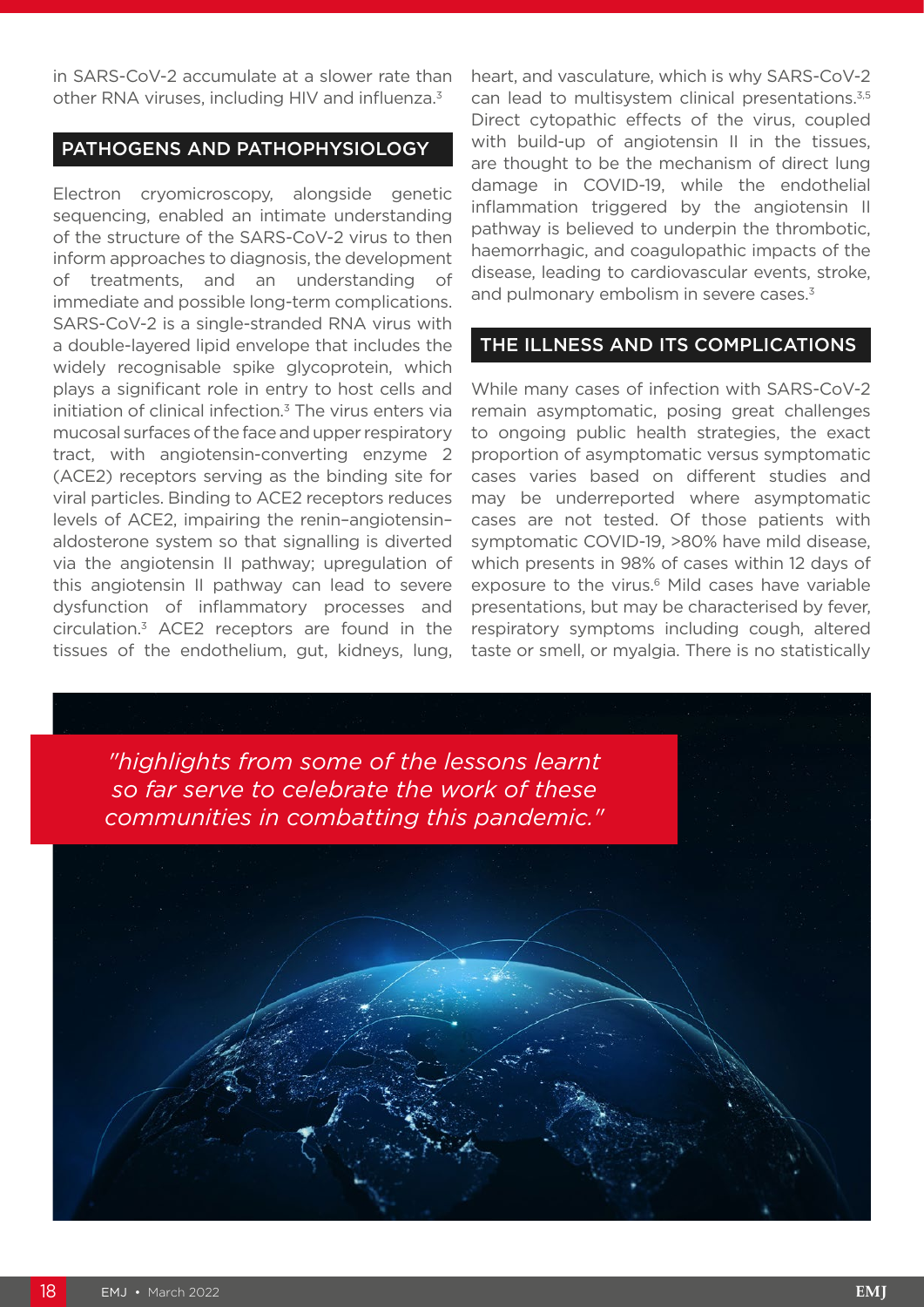reliable symptom to differentiate COVID-19 from other illnesses; however, the constellation of cough, shortness of breath, and altered taste or smell account for the most common symptoms, while fever is too variably described in the literature to be a reliable marker.<sup>6,7</sup> Severe disease is often described as cases affected by hypoxia or >50% lung involvement on radiographic imaging, and affects approximately 15% of patients; critical disease, characterised by shock, multi-organ injury, or respiratory failure, affects up to 5% of patients.<sup>6</sup> Severe COVID-19 or worse prognosis in symptomatic cases have been associated with several risk factors, including age >75 years, obesity, history of transplant, and comorbid conditions including diabetes, cancer, hypertension, or previous cardiac or pulmonary disease.<sup>6</sup> Several biomarkers that are associated with poorer prognosis have also been identified over the past 2 years of treating and investigating COVID-19.6

Identifying and understanding complications of COVID-19 has been an area of significant study over the evolving pandemic, and will be profoundly important for the years and possibly decades ahead as these complications contribute to health outcomes globally. Cardiac, neurologic, gastrointestinal, and haematologic or thrombotic complications predominate, contributing significantly to acute burden of disease, morbidity, and mortality in COVID-19.6 While evidence for longer-term complications continues to mount, patient cases and physiological understanding suggest that they include heart failure, myocarditis, lung fibrosis, stroke, venous thromboembolism and arterial thromboses, and mood impairments.<sup>8</sup> It is likely that these complications, particularly cardiac and respiratory complications, will make up a great burden of disease sequelae for COVID-19; research is ongoing and long-term impacts are still to emerge, although pathophysiological understanding of these sequelae is growing rapidly.<sup>8</sup>

# TREATING COVID-19

Treatment of COVID-19 has understandably been a focal area of study for bedside clinicians, pharmacologists, biological scientists, and governing bodies of medical colleges, associations, and organisations worldwide.

The World Health Organization (WHO) has maintained 'living guidelines' for both clinical management and therapeutic treatments throughout the pandemic, showcasing the transparent, collaborative, and fast-paced efforts that have been a hallmark of the global pandemic response.<sup>9,10</sup> The advice for clinical management of COVID-19 is determined by both clinical severity and underlying risk factors or vulnerability, with mild cases recommended for supportive management of symptoms in home-based settings, while those patients at risk of severe disease may be considered for sotrovimab or casirivimab and imdevimab, although studies to date suggest that casirivimab and imdevimab may not be effective against the omicron BA.1 variant of the virus.<sup>10</sup> Severe disease is treated with oxygen therapy, intravenous corticosteroids, prophylaxis for venous thromboembolism, and either baricitinib or an IL-6 blocker (tocilizumab or sarilumab).10 This clear guidance has evolved over time as >5,000 global clinical trials evaluated various therapeutic options, including ACE-inhibitor therapies, antimalarial agents, antiretroviral medications, and new therapeutic options identified based on pathophysiological understanding of the virus and its behaviour. Knowledge of best treatment practices in COVID-19 is still growing, particularly with the development of new viral variants as well as appraisal of the impact of current treatment practices against longer-term complications and sequelae.10

# **VACCINATION**

At least 18 vaccines have been developed to prevent cases or reduce risk of severe illness in COVID-19, and the WHO has advocated that the most effective pathway forward in addressing the impacts of the pandemic is to promote and support worldwide high levels of uptake of reliable vaccination.11 The vaccines developed to address COVID-19 fall into three categories by method of action: mRNA vaccines, viral vector vaccines, and inactivated or protein subunit vaccines.<sup>12</sup> The development of these new vaccines demonstrated an unprecedented speed of pharmaceutical innovation, clinical trial undertaking, and global roll-out that has been widely celebrated as a marker of the great success of the scientific community in facing this